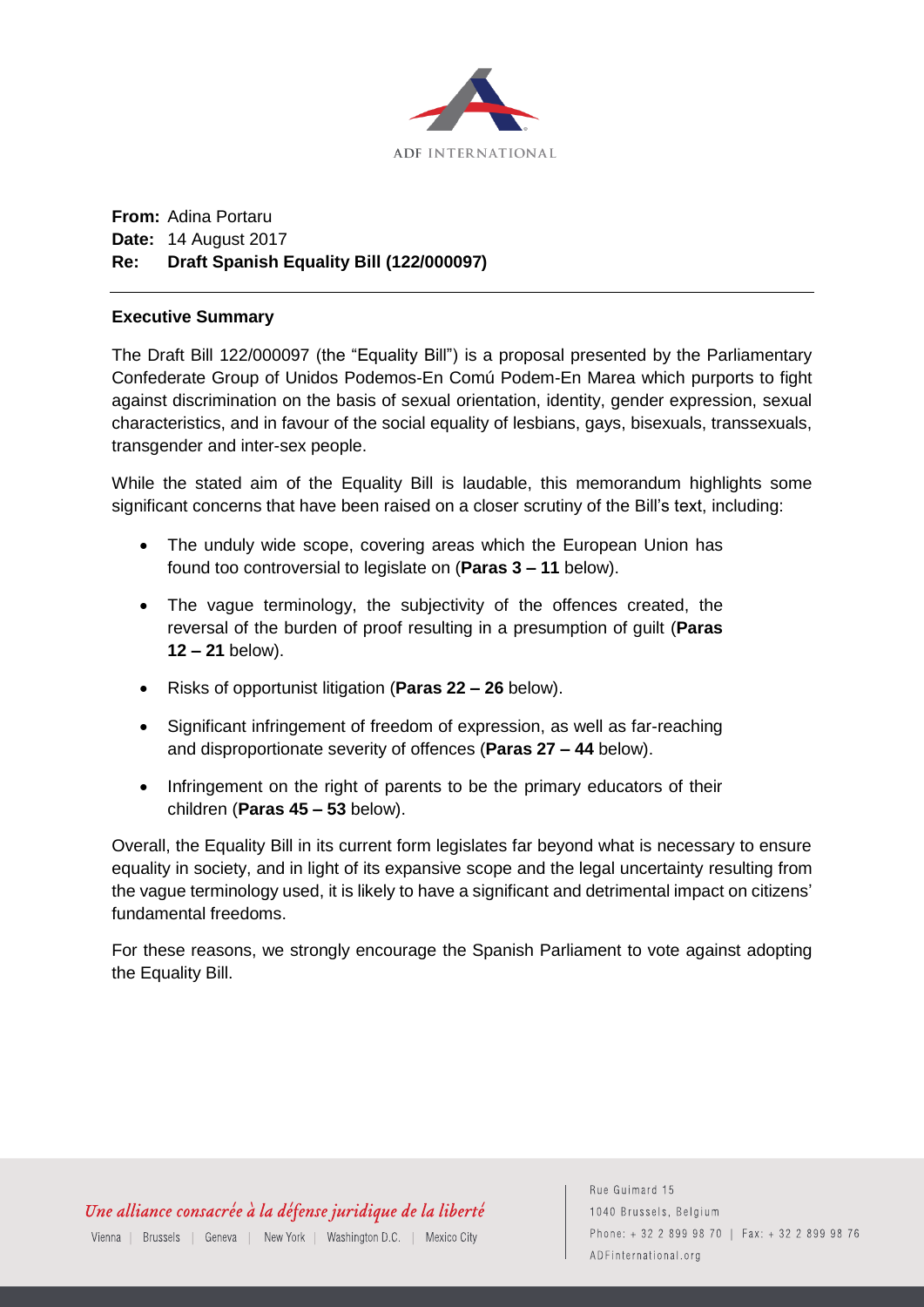# **(a) Introduction**

- 1. ADF International is an alliance-building legal organization that advocates for the right of people to freely live out their faith, with a particular focus on freedom of thought, conscience and religion around the world. ADF International holds special consultative status with the United Nations and accreditation at the European Parliament, the European Union Agency for Fundamental Rights, the Organization for Security and Cooperation in Europe, and the Organization of American States, and has argued, co-counseled and intervened in over 50 significant cases before the European Court of Human Rights.
- 2. This memorandum assesses the proposed Spanish Equality Bill, which purports to 'fully guarantee the right to real and effective equality of gay people, lesbians, transsexuals, transgender and inter-sex, as well as their descendants, through the prevention, correction and elimination of all discrimination…'<sup>1</sup> This memorandum will show that, while the stated goal of the Equality Bill is laudable, the negative sideeffects are numerous and far-reaching to such an extent that the legislation is likely to cause more problems than it would solve. The proposed wording of the legislation results in an unprecedented widening of the scope of anti-discrimination laws, which would significantly encroach on fundamental rights. The vague wording, the farreaching penalties, the reversing of the burden of proof, and the curtailing of parents' prior right to educate their children in accordance with their religious and philosophical convictions raise make this piece of legislation problematic and inconsistent with European and international human rights standards.

# **(b) Scope of the Equality Bill**

- 3. The Equality Bill has an extremely wide scope. It covers 'all spheres of life…in particular the civil sphere, as well as work, social, health, education, economic and cultural spheres,' and 'personal situations'<sup>2</sup> (going far beyond EU law in this area). It also expands the 'protected grounds' to areas which are non-existent under EU anti-discrimination law. The wide scope of the Equality Bill is not in line with current EU legislation, is disproportionate, and is not justified by a proven necessity. The Bill also fails to show whether less restrictive means are available to achieve its aims.
- 4. The principle of equality has always played a central role in the formulation and implementation of human rights legislation. Equality, understood as *equality before the law*, and not as the right to be equally chosen as a service provider or a contracting partner, and the principle of non-discrimination, as a *guarantee to protect citizens from States' abuse*, have both been included in virtually all treaties that followed the atrocities of the two world wars, such as, *inter alia*, the International Covenant on Civil and Political Rights ('ICCPR'), the International Covenant on

<sup>-</sup><sup>1</sup> Equality Bill, Article 1. All translations are the author's unofficial translations.

<sup>2</sup> Equality Bill, Articles 1(2) and 2(1).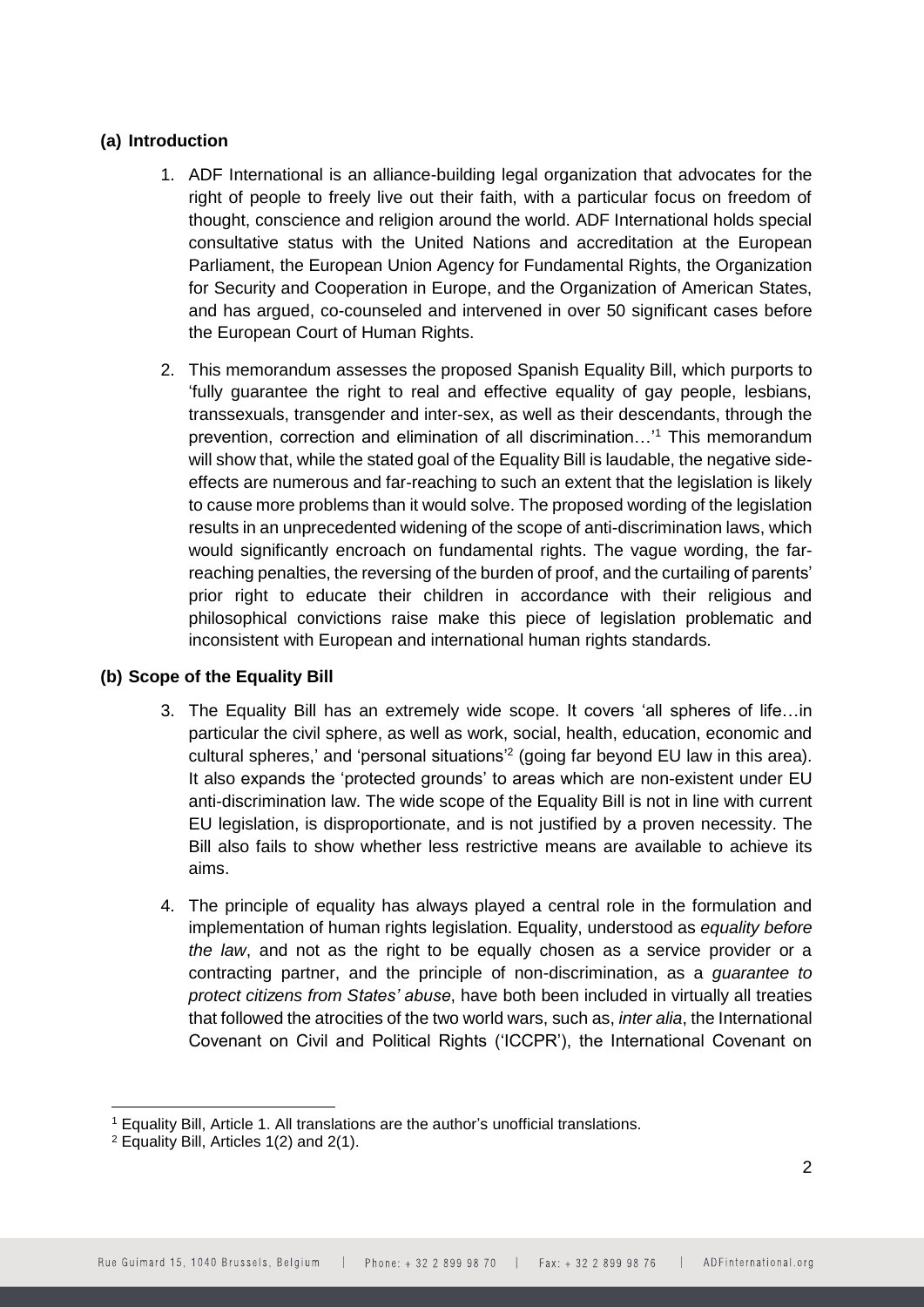Economic and Social and Cultural Rights ('ICESCR'), and the European Convention on Human Rights ('ECHR').

5. The former Economic Community addressed the issue of non-discrimination, but in very specific and strictly defined areas, such as equal pay between men and women in the workplace<sup>3</sup> and discrimination solely on the basis of sex.<sup>4</sup> After the Treaty of Amsterdam entered into force,<sup>5</sup> the EU adopted a number of anti-discrimination Directives that regulated the principle of anti-discrimination in equally specific and well-defined areas (see table below).

|                                                                                  | Employment                             | <b>Goods and Services</b>  |
|----------------------------------------------------------------------------------|----------------------------------------|----------------------------|
| Race                                                                             | <b>YES</b> (2000/43/EC)                | <b>YES</b> (2000/43/EC)    |
| Sex                                                                              | <b>YES</b> (76/207/EEC;<br>2006/54/EC) | <b>YES</b> (2004/113/EC)   |
| Other characteristics e.g. religion or belief,<br>sexual orientation, disability | <b>YES</b> (2000/78/EC)                | NO (2008/0140<br>proposal) |

- 6. Therefore, current EU Directives prohibit discrimination in the areas of employment and in the provision of goods and services, including housing, on the grounds of race and sex. EU Directives also prohibit discrimination in the area of employment on the grounds of religion or belief, disability, age or sexual orientation.
- 7. However, it is important to note that anti-discrimination in the area of goods and services, including media and advertisement, which the Equality Bill seeks to cover,

<sup>-</sup><sup>3</sup> EEC Treaty, Article 119, replaced by TFEU, Article 157 (former article 141 TEC)

<sup>4</sup> Council Directive 75/117/EEC of 10 February 1975 on the approximation of the laws of the Member States relating to the application of the principle of equal pay for men and women [1975] OJ L45/19; Council Directive 76/207/EEC of 9 February 1976 on the implementation of the principle of equal treatment for men and women as regards access to employment, vocational training and promotion, and working conditions [1976], OJ L39/40; Council Directive 79/7/EEC of 19 December 1978 on the progressive implementation of the principle of equal treatment for men and women in matters of social security [1979]; OJ L6/24; Council Directive 86/378/EEC of 24 July 1986 on the implementation of the principle of equal treatment for men and women in occupational social security schemes [1986], OJ L225/40; Council Directive 86/613/EEC of 11 December 1986 on the application of the principle of equal treatment between men and women engaged in an activity (including agriculture) in a self-employed capacity, and on the protection of self-employed women during pregnancy and motherhood [1986], OJ L 359, repealed by Directive 2010/41/EU of the European Parliament and Council of 7 July 2010 [2010], OJ L 180/1; Council Directive 92/85/EEC of 19 October 1992 on the introduction of measures to encourage improvements in the safety and health at work of pregnant workers and workers who have recently given birth or are breastfeeding [1992], OJ L 348/1; Council Directive 96/34/EC of 3 June 1996 on the framework agreement on parental leave [1996], OJ L145; Council Directive 97/80/EC of 15 December 1997 on the burden of proof in cases of discrimination based on sex, OJ L14/6

<sup>5</sup> This introduced Article 13 (Article 19 TFEU), according to which the EU's powers in the area of nondiscrimination were enlarged: 'Without prejudice to the other provisions of the Treaties and within the limits of the powers conferred by them upon the Union, the Council, acting unanimously in accordance with a special legislative procedure and after obtaining the consent of the European Parliament, may take appropriate action to combat discrimination based on sex, racial or ethnic origin, religion or belief, disability, age or sexual orientation.' The article is not directly effective and does not force Member States to act.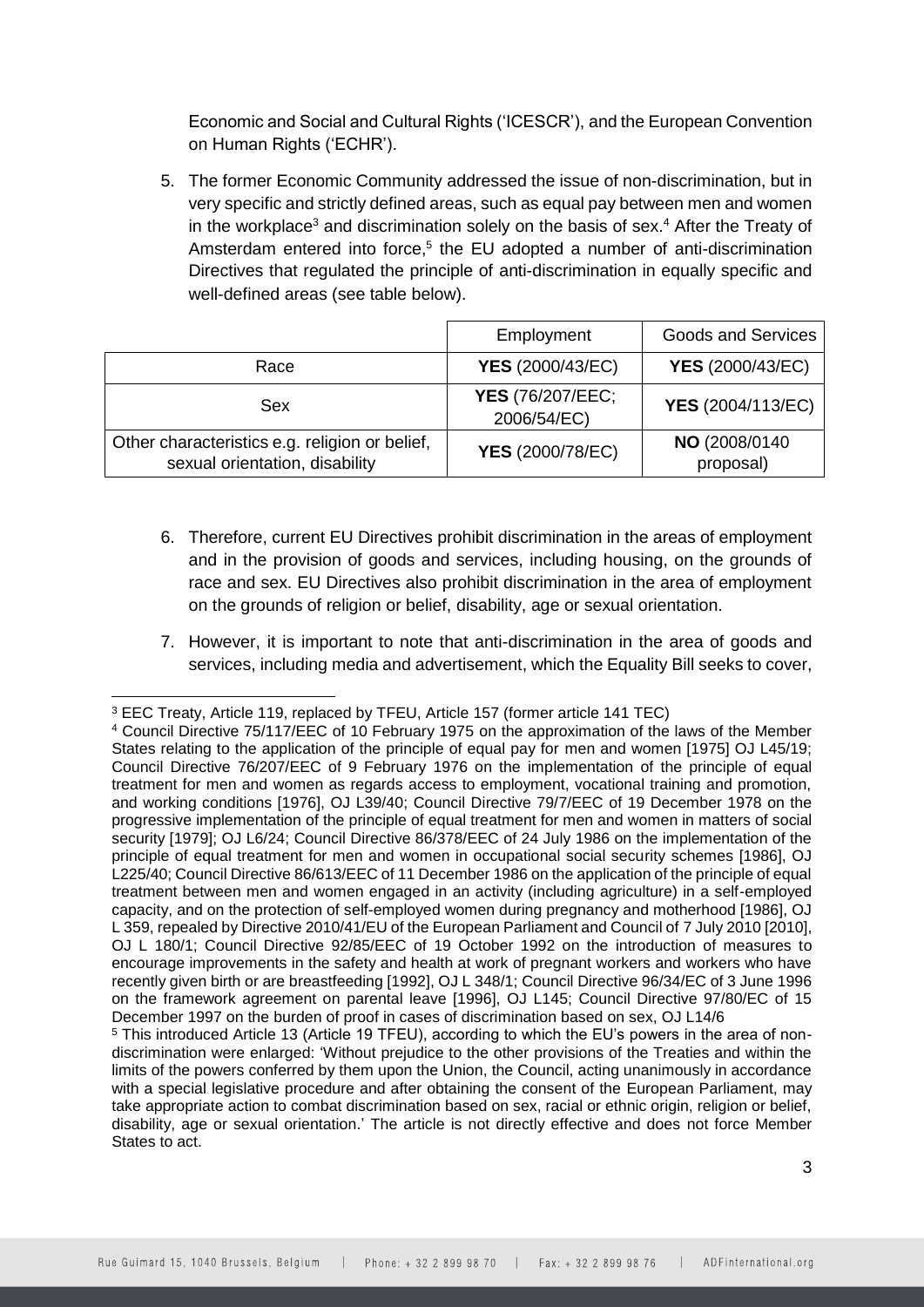*inter alia,* is not regulated at the EU level. In fact, the Proposal for an EU Council Directive in this area, the so-called 'Equal Treatment Directive'<sup>6</sup> has been subject to stalled negotiations in the Council of the EU for more than six years.

- 8. The Equal Treatment Directive has proven to be so controversial in scope and problematic in the legal drafting that Members States have been unable to negotiate a compromise to secure unanimous approval.<sup>7</sup> The Equal Treatment Directive is currently the oldest Directive being negotiated in the Council of the EU, and both NGOs<sup>8</sup> and former EU officials<sup>9</sup> have urged the Commission to withdraw the proposal.
- 9. Besides attempting to regulate in an area which the Council has found too controversial to agree upon, the proposed Equality Bill would actually go much further than the Equal Treatment Directive. This is evident from the scope of the Equality Bill, which covers 'all spheres of life,' including all media content,<sup>10</sup> shows and cultural productions, cultural competitions, sporting events, documentary collections, learning materials in non-formal education and leisure activities.<sup>11</sup>
- 10. The widening of scope is also evident from the large number of 'protected characteristics' that the Equality Bill lists, many of which are vague, partially mutable and subjective. Gender identity, one of the grounds for non-discrimination which the Bill protects, refers to 'the way a person *may feel'*; <sup>12</sup> 'transgender reality' encompasses 'those *who identify themselves* as transvestites, cross-dressers, queers, gender queers, drag kings, drag queens...<sup>'13</sup> according to their 'felt identity.'<sup>14</sup>
- 11. The wide and untested nature of this list, combined with the problematic reversal of the burden of proof (see below), has negative effects on legal certainty,

<sup>6</sup> Proposal for a Council Directive on implementing the principle for equal treatment between persons irrespective of religion or belief, disability, age or sexual orientation (COM (2008) 426).

<sup>7</sup> For criticism of the Equal Treatment Directive, see Paul Coleman and Roger Kiska, 'The Proposed EU "Equal Treatment" Directive: How the UK Gives other EU Member States a Glimpse of the Future' [2012] 5(1) International Journal for Religious Freedom 113-128.

<sup>8</sup> On 2 December 2014 more than 50 NGOs asked the President of the European Commission, Jean-Claude Juncker, to drop the Equal Treatment Directive, in accordance with the principle of 'political discontinuity.'

<sup>9</sup> On 7 December 2015, former EU Commissioner for Internal Market and Services, Frits Bolkestein, published an op-ed in which he strongly criticized the Equal Treatment Directive, saying that it is 'an absurd legislative proposal' that should 'disappear from the Commission's agenda.' Frits Bolkestein, 'Haal EU-richtlijn 'Gelijke Behandeling' van de agenda, de Volkskrant' (*de Volkskrant,* 7 December 2015) <http://www.volkskrant.nl/opinie/haal-eu-richtlijn-gelijke-behandeling-van-deagenda~a4202743/> accessed 14 August 2017. For the English translation of the article, see 'Former Commissioner Bolkenstein: ETD is an absurd legislative proposal' (*respectfreedom*, 7 December 2015)

<sup>&</sup>lt;http://www.respectfreedom.eu/former-commissioner-bolkestein-etd-is-an-absurd-legislativeproposal/> accessed 14 August 2017.

<sup>10</sup> Equality Bill, Article 65.

<sup>11</sup> Equality Bill, Article 58.

<sup>12</sup> Equality Bill, Article 3(1) b.

<sup>13</sup> Equality Bill, Article 3(1) h.

<sup>14</sup> Equality Bull, Article 31(2).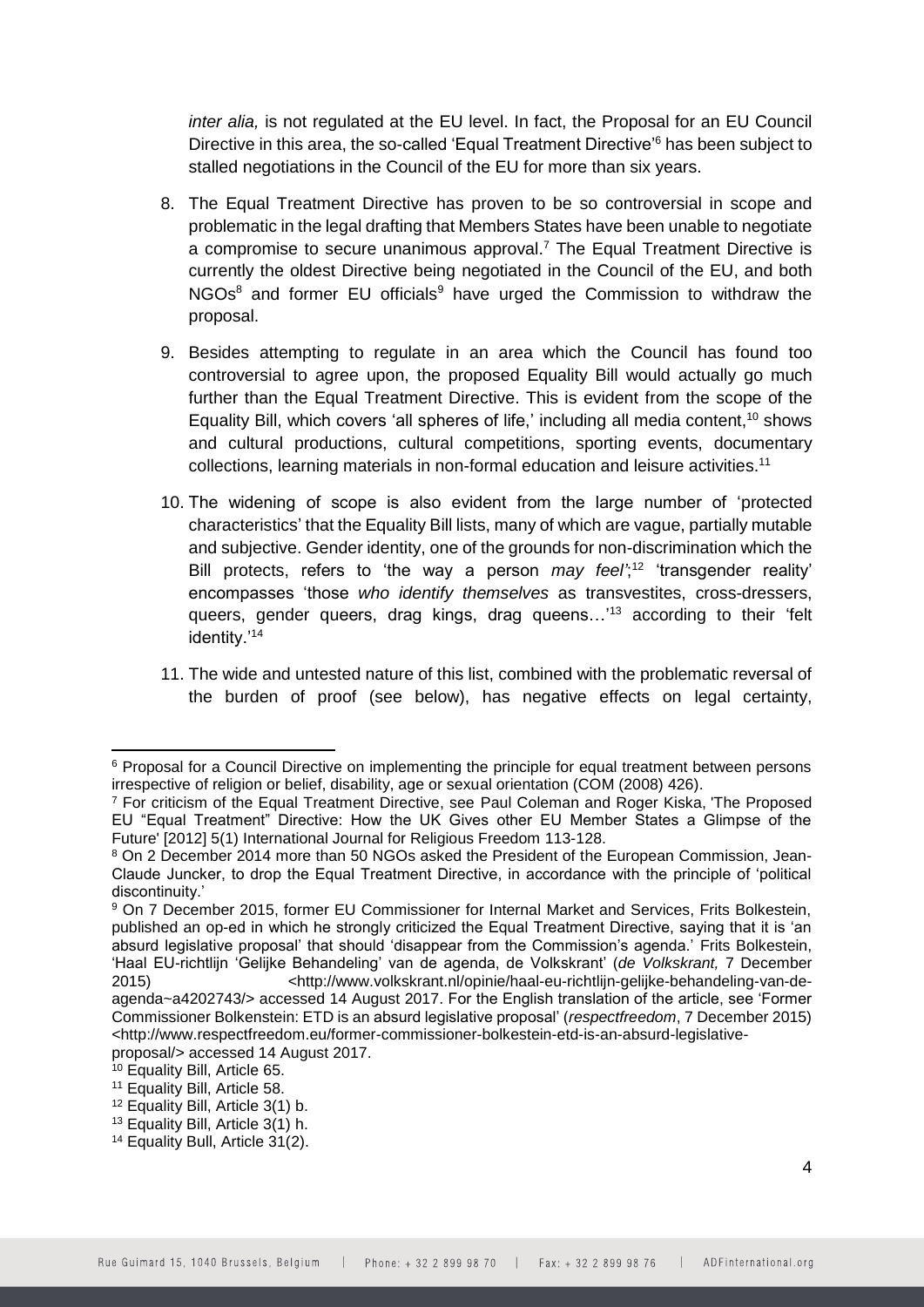foreseeability and the predictability of the legislation, as well as, *de facto*, removing the presumption of innocence.

# **(c) Legal Concerns**

## *Foreseeability, predictability and legal certainty*

- 12. The three main requirements for a piece of legislation are: a) certainty (the law must give anyone subject to it the ability to regulate their conduct), b) foreseeability (reasonable anticipation of the possible results of an action) and c) predictability (similar cases are treated alike).<sup>15</sup>
- 13. The Equality Bill does not meet these requirements, as it employs vague terms open to expansive interpretation, making it difficult for citizens to foresee the legal consequences of their acts:
- 14. For example, in wide-ranging language typical of the draft Bill, it indicates that:

The facts and suspicions from which the existence of discrimination can be presumed on grounds of sexual orientation, gender identity or expression, or sexual characteristics, can be proven by any kind of evidence, provided that it is lawful; without prejudice to the proceedings and the measures taken under the rules of organization, coexistence or discipline of the institutions and public services.<sup>16</sup>

- 15. The combination of the terms deployed, along with the wide scope of application and grounds that are partly subjective and in some cases mutable, render the application of the Equality Bill extremely problematic.
- 16. The subjective feelings and perceptions of an alleged victim of discrimination, could have life-changing consequences for someone publicly pursued in respect of such a claim. This means it would be impossible for citizens to have certainty as to whether or not their actions fall within the scope of the Equality Bill.
- 17. Consequently it will become harder for those who have their actions labeled as discriminatory to prove otherwise. The terms used mean that what may suffice in one case, may not in another. But in all cases, the starting point will be a problematic reversing of the presumption of innocence.

## *The reversal of the presumption of innocence*

-

18. The European Court of Human Rights has said that 'in the EU, procedural rights are seen as instrumental in enhancing mutual trust [and] indispensable for the mutual

<sup>15</sup> See the European Court of Human Rights ('ECtHR'), *Gorzelik and others v. Poland,* Appl. No. 44158/98, Judgment of 17 February 2004, para 64, *Larissis v. Greece*, Appl. Nos. 23372/94, 26377/94, 26378/94, Judgment of 24 February 1998, para 40, *Hashman and Harrup v. the United Kingdom* [GC], Appl. No. 25594/94, Judgment of 25 November 1999, paragraph 31, *Rotaru v. Romania* [GC], Appl. No. 28341/95, Judgment of 4 May 2000, para 52. <sup>16</sup> Article 74(2).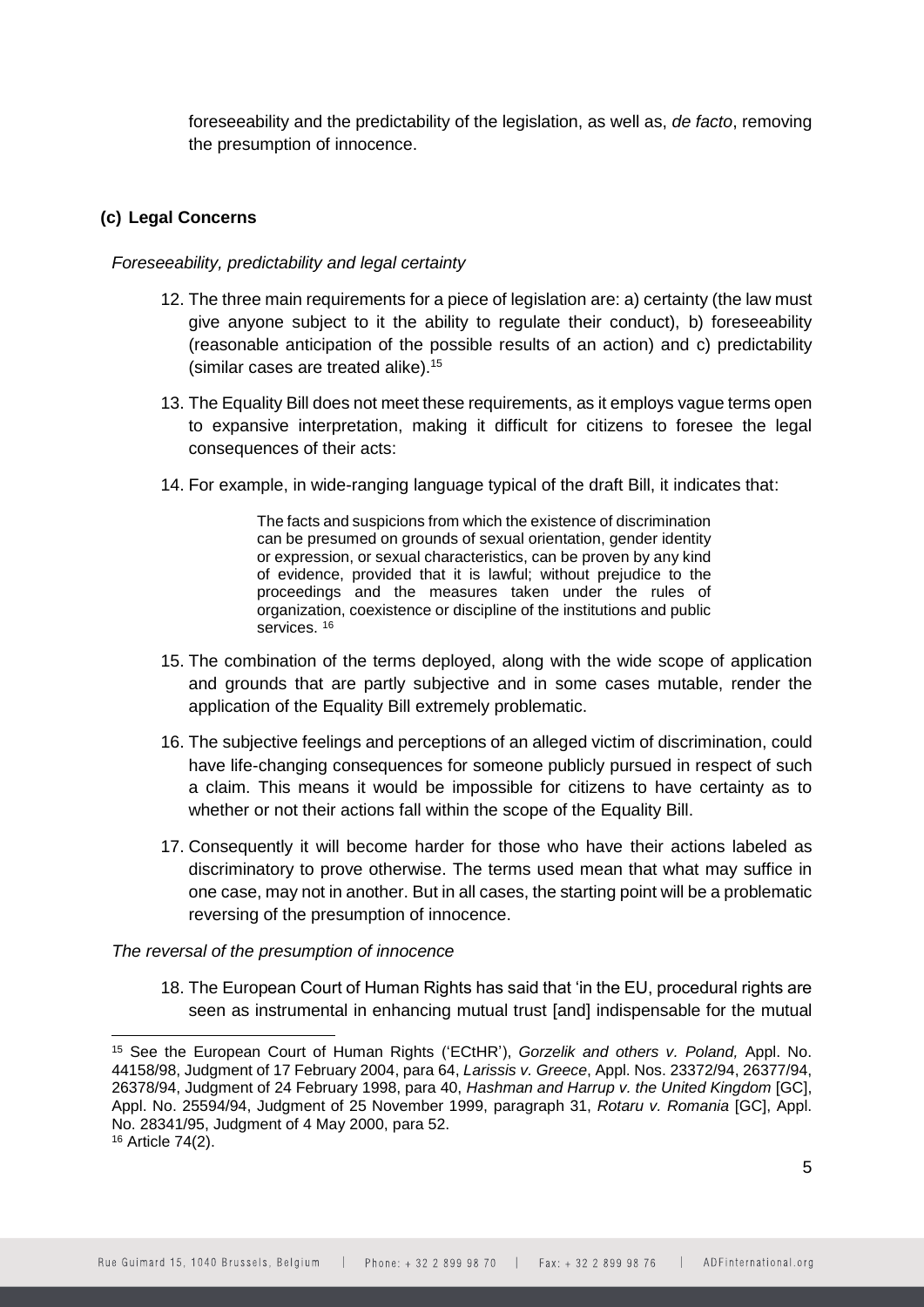recognition of judicial decisions.'<sup>17</sup> The presumption of innocence is one of the basic procedural guarantees representing an essential element of the right to a fair trial. The principle demands that, when carrying out their duties, judicial authorities should not start with the presumption that the accused is guilty. The presumption is closely related to other procedural rights, including the rights to remain silent; not to incriminate one-self; not to cooperate; and the right to be present at trial. The presumption of innocence is enshrined in the ECHR,<sup>18</sup> the EU Charter of Fundamental Rights<sup>19</sup> and recognized in a large number of judicial decisions.<sup>20</sup>

19. The risk created by the unclear and vague legal drafting of the Bill is further exacerbated by the reversal of the burden of proof:

> [W]hen the plaintiff or the concerned person complaints of discrimination on grounds of sexual orientation, gender expression or identity, or sexual characteristics and provides grounded *suspicion*, the defending party or whomever has been charged with this discriminatory situation will have to provide a well-proven, objective and reasonable justification of the measures taken and their proportionality.<sup>21</sup>

- 20. This reversal becomes extremely problematic when combined with the vague and subjective grounds of discrimination ('felt identity', 'trans-identity', 'identity-freely determined') as contained within the proposed Equality Bill.
- 21. Consequently, a person accused of 'discrimination' is forced prove his or her innocence, whereas any person claiming to have been a victim of discrimination would be presumed to be such. It is almost impossible for a defendant to disprove that their actions did not 'degrade' or 'offend' the alleged victim, because the only standard for assessing this is the alleged victim's own subjective perception. Therefore, the Equality Bill establishes what may be described as a 'presumption of guilt,' which contradicts established procedural rights.

#### *Risk of opportunistic litigation*

22. In countries where similar (although not so far reaching) legislation has been adopted, experience has shown that these laws lead to strategically motivated lawsuits against both individuals and businesses. In the UK, for example, it is a common occurrence that NGOs with sufficient financial resources target alleged offenders by bringing claims against them. Litigation Associations are willing to support the actions because they receive a percentage of the compensation fee,

<sup>&</sup>lt;sup>17</sup> At a Glance, Strengthening the Presumption of Innocence in the EU, Plenary 14 January 2016 <sup>18</sup> ECHR, Article 6(2).

<sup>19</sup> The Charter of Fundamental Rights of the European Union, Article 48(2)

<sup>20</sup> See, for example, ECtHR, *Telfner v. Austria,* Appl. No. 33501/96, Judgment of 20 March 2001

<sup>21</sup> Equality Bill, Article 74 (emphasis added).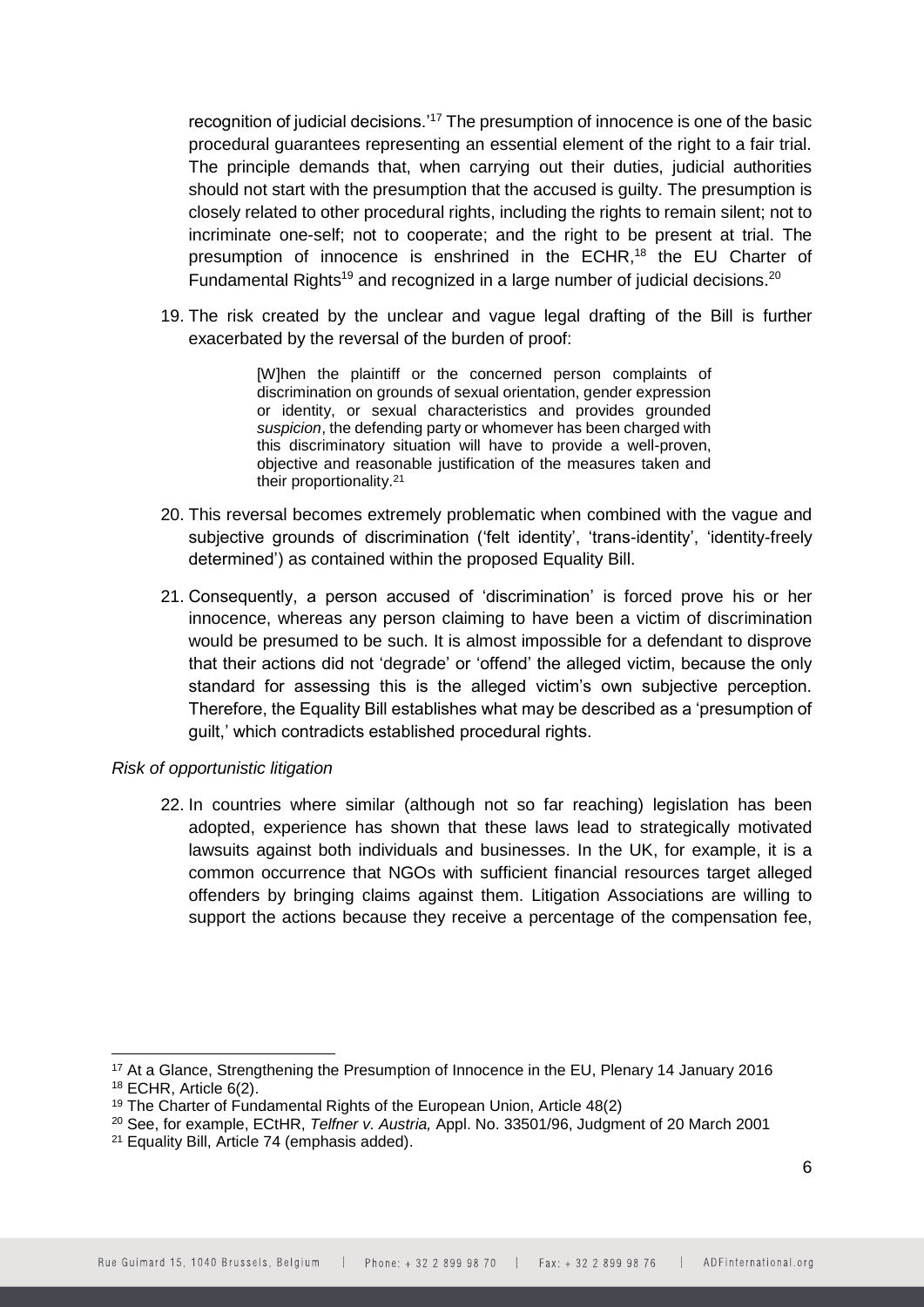and then use that money to seek further cases, leading to endless frivolous and illfounded suits.<sup>22</sup>

- 23. The risk of strategic litigation under the reversal of the burden of proof has been exemplified recently in *Kratzer* (Case C-423/15) pending before the Court of Justice of the European Union ('CJEU').<sup>23</sup> The case originates from the German Bundesarbeitsgericht (Federal Labour Court), which has submitted the followin*g*  prejudicial questions*:*
	- 1. On a proper interpretation of Article 3(1)(a) of Council Directive 2000/78/EC of 27 November 2000 establishing a general framework for equal treatment in employment and occupation and Article 14(1)(a) of Directive 2006/54/EC of the European Parliament and of the Council of 5 July 2006 on the implementation of the principle of equal opportunities and equal treatment of men and women in matters of employment and occupation (recast)**,** does a person who, as is clear from his application, is seeking not recruitment and employment but merely the status of applicant in order to bring claims for compensation also qualify as seeking 'access to employment, to self-employment or to occupation'?
	- 2. If the answer to the first question is in the affirmative: Can a situation in which the status of applicant was obtained not with a view to recruitment and employment but for the purpose of claiming compensation be considered as an abuse of rights under EU law?
- 24. The facts of the case<sup>24</sup> are as follows: Mr. Kratzer, the plaintiff, is allegedly a vexatious litigant. He is a lawyer specialising in anti-discrimination litigation, who appears to apply regularly for job vacancies for which he is not suitable. When his applications are rejected, he files a lawsuit claiming he had been discriminated against. In the specific case being considered, Mr. Kratzer alleges that the insurance company which rejected his application (R+V Allgemeine Versicherung AG), discriminated against him on the basis of his age. On the contrary, the company claims that the position that Mr Kratzer applied was actually that of a trainee, which was clearly unsuitable for a lawyer with 15 years of professional experience. Apparently, this is only one of many job applications made by Mr Kratzer, where he uses the rejection as a pretext for filing lawsuits against the employers where he applied. According to the *Spiegel*, Mr Kratzer was successful in one important case

<sup>&</sup>lt;sup>22</sup> Paul Coleman and Roger Kiska, 'The Proposed EU "Equal Treatment" Directive: How the UK Gives other EU Member States a Glimpse of the Future' [2012] 5(1) International Journal for Religious Freedom 113-128.

 $^{23}$  'Request for a preliminary ruling from the Bundesarbeitsgericht (Germany) lodged on 31 July 2015 — Nils-Johannes Kratzer v. R+V Allgemeine Versicherung AG Judgment in *Nils-Johannes Kratzer v R+V*  Allgemeine Versicherung AG' (EUR LEX) <http://eur-lex.europa.eu/legalcontent/EN/TXT/?uri=CELEX:62015CN0423&qid=1460716365597> accessed 14 August 2017.

<sup>24</sup> Bundesarbeitsgericht, 'BUNDESARBEITSGERICHT Entscheidung vom 18.6.2015, 8 AZR 848/13 (A) ECLI:DE:BAG:2015:180615.B.8AZR848.13A.0' (*Bundesarbeitsgericht*) <http://juris.bundesarbeitsgericht.de/cgi-

bin/rechtsprechung/document.py?Gericht=bag&Art=pm&Datum=2015&anz=34&pos=0&nr=18119&lin ked=entsch> accessed 14 August 2017.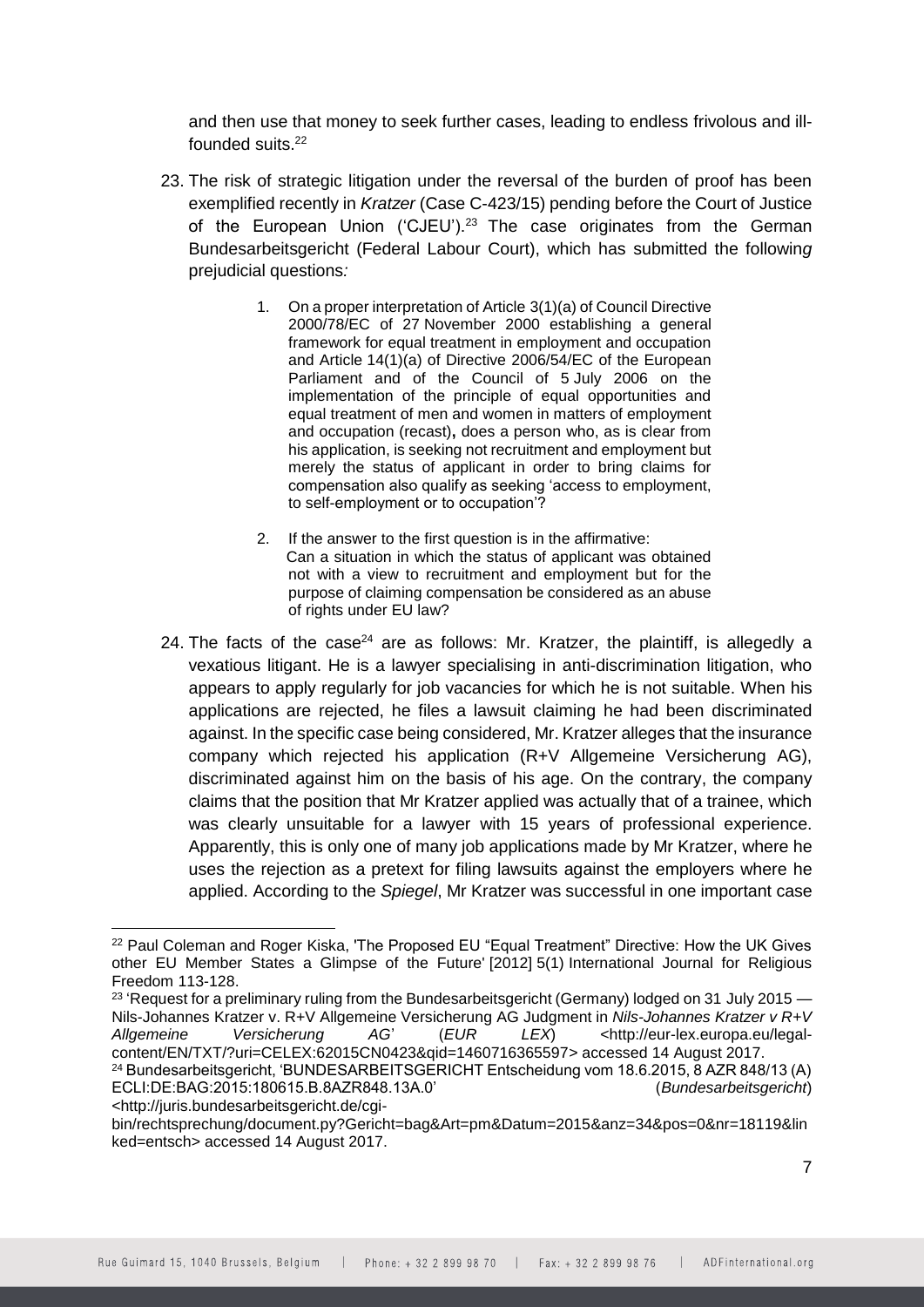before the Bundesarbeitsgericht, in which it pressed charges against the Charité Hospital in Berlin.<sup>25</sup> The Hospital had been looking for a young professional, not a lawyer. In many cases he has been able to negotiate out-of-court-settlements with companies that have been unwilling to go through the full length of an expensive lawsuit, and so prefer to settle the matter quickly.

- 25. This case gives a glimpse of the types of action that could increase under the proposed Equality Bill.
- 26. The Equality Bill lacks the necessary guarantees or safeguards to prevent such litigation. This will have a negative impact on the corporate and personal images of those targeted and the possible closure of small businesses which are not able to cope with long, expensive trials, or the cost of fines.

#### *Undermining Freedom of expression*

- 27. Freedom of expression is a fundamental freedom. Accordingly, the right to speak freely features prominently in all of the international human rights treaties.
- 28. Article 19 of the Universal Declaration of Human Rights ('UDHR'), Article 19 of the ICCPR and Article 11 of the EU Charter of Fundamental Rights – all protect and guarantee freedom of expression
- 29. A General Comment by the UN Human Rights Committee states:

Freedom of opinion and freedom of expression are indispensable conditions for the full development of the person. They are essential for any society.<sup>26</sup>They constitute the foundation stone for every free and democratic society. The two freedoms are closely related, with freedom of expression providing the vehicle for the exchange and development of opinions.<sup>27</sup>

- 30. In keeping with other international human rights bodies, the European Court of Human Rights has had a longstanding tradition of giving robust protection to freedom of expression.
- 31. Article 10 of the Convention provides that 'everyone has the right to freedom of expression,' and the Court has stated on numerous occasions that freedom of expression has a 'special importance' under the Convention.<sup>28</sup> Moreover, Article 10 not only protects the substance of the ideas and information expressed but also

<sup>-</sup><sup>25</sup> Elke Spanner, 'Erst Die Absage, Dann Der Prozess' (*Spiegel*, 13 November 2015) <http://www.spiegel.de/karriere/berufsleben/diskriminierung-bei-der-bewerbung-anwalt-ausmuenchen-gilt-als-agg-hopper-a-1062076.html> accessed 14 August 2017.

<sup>26</sup> Citing Communication No. 1173/2003, *Benhadj v. Algeria*, Views adopted on 20 July 2007; No. 628/1995, Park v. Republic of Korea, Views adopted on 5 July 1996.

<sup>&</sup>lt;sup>27</sup> Article 19: Freedoms of opinion and expression, CCPR/C/GC/34 12 September 2011, para 2.

<sup>28</sup> See *Ezelin v. France* (1992) 14 E.H.R.R. 362 para 51. Article 11 of the European Convention on Human Rights provides that 'Everyone has the right to freedom of peaceful assembly.' The two freedoms are closely linked and in *Ziliberberg v Moldova* (Application No 61821/00) 4 May 2004, the Court observed that 'the right to freedom of assembly is a fundamental right in a democratic society and, like the right to freedom of expression, is one of the foundations of such a society.'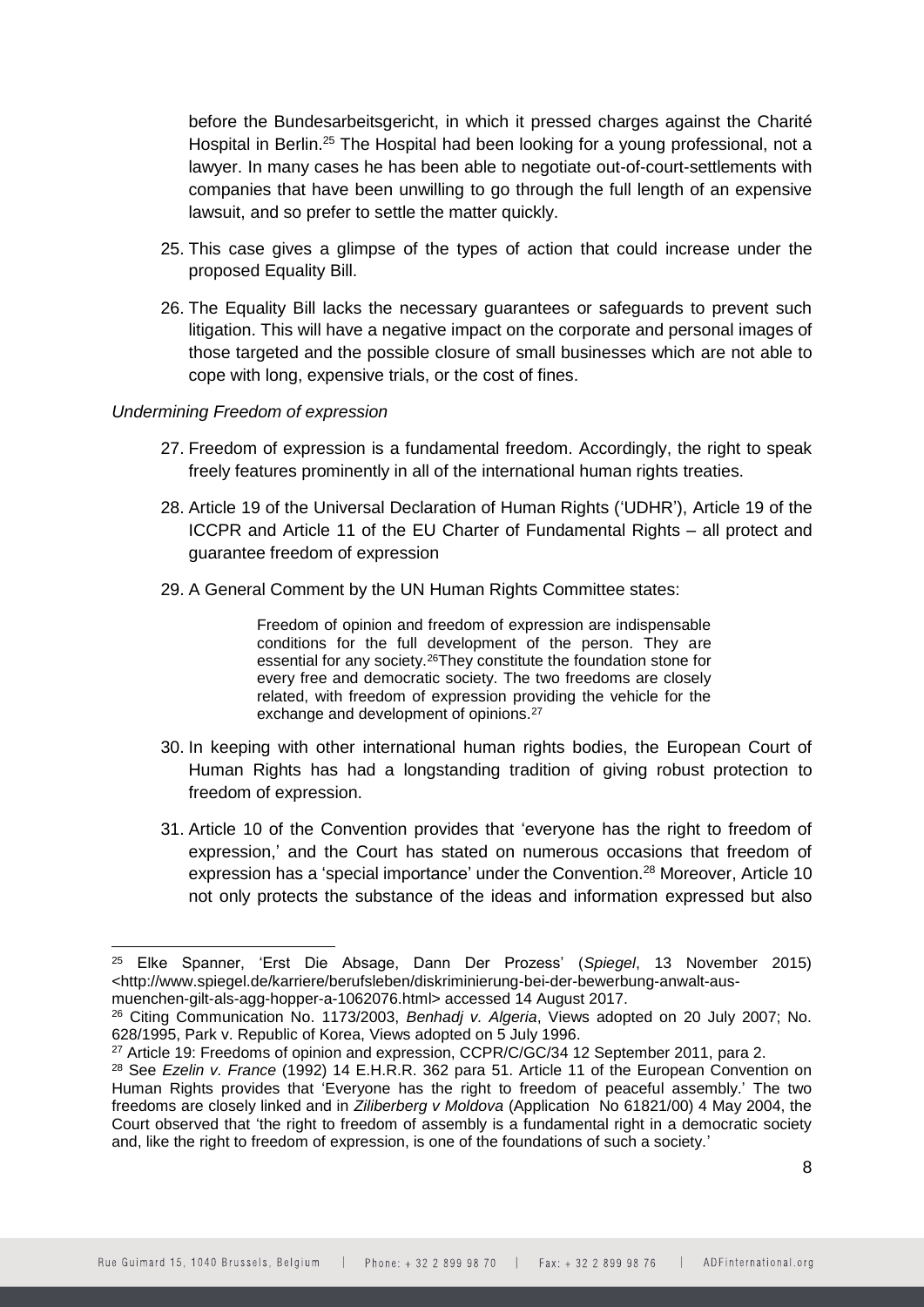their form. <sup>29</sup> In the seminal case of *Handyside v. United Kingdom*, the Court explained the importance of freedom of speech to democracy itself:

> Freedom of expression constitutes one of the essential foundations of a Idemocraticl society, one of the basic conditions for its progress and for the development of every man ... it is applicable not only to 'information' or 'ideas' that are favourably received or regarded as inoffensive or as a matter of indifference, but also to those that offend, shock or disturb the State or any sector of the population. Such are the demands of that pluralism, tolerance and broadmindedness without which there is no 'democratic society.'<sup>30</sup>

- 32. Therefore, it is not just inoffensive speech that is protected by Article 10. This has been the long-standing view of the Court and has meant that, as the following cases demonstrate, many "offensive" forms of expression have been protected by Article 10.
- 33. In *Gündüz v. Turkey*,<sup>31</sup> the leader of an 'Islamic sect' was convicted for making a series of offensive remarks on television. In particular he referred to children that are born following a civil ceremony marriage as "piçs" – a particularly pejorative term designed to cause offense. The European Court found that the conviction was a violation of Article 10.
- 34. In *Giniewski v. France*,<sup>32</sup> a journalist was convicted for defamation for making racially defamatory statements against the Christian community. In particular, the applicant had written that the doctrine of the Catholic Church contained the seeds of anti-Semitism that fostered the idea and implementation of the Holocaust. The European Court again found the conviction to be in violation of the Convention, stating that although the published text 'contains conclusions and phrases which may offend, shock or disturb some people, the Court has reiterated that such views do not in themselves preclude the enjoyment of freedom of expression.'<sup>33</sup>
- 35. In the case of *Klein v. Slovakia*, <sup>34</sup> the applicant was convicted for 'defamation of nation, race and belief" for writing an article in which he criticized the Archbishop of Trnava, Slovakia, at one point calling him an "ogre". The domestic courts held that, 'The article in question is vulgar and it ridicules and offends. In the view of the Regional Court it therefore enjoys no protection.' However, the European Court did not agree and, despite noting that the article was a 'strongly worded pejorative opinion' containing 'oblique vulgar and sexual connotations,' and aimed at a particular individual, the Court held that the conviction was in violation of Article 10 of the Convention.
- 36. The Court has stated that any exceptions to the right to freedom of expression must be 'construed strictly and the need for any restrictions must be established

<sup>29</sup> *De Haes v. Belgium* (1997) 25 E.H.R.R. 1, para 48.

<sup>30</sup> *Handyside v. UK* (1976) 1 E.H.R.R. 737 para 49.

<sup>31</sup> *Gündüz v. Turkey*, (App no. 35071/97), 4 December 2003.

<sup>32</sup> *Giniewski v. France* (2007) 19 E.H.R.R. 34.

<sup>33</sup> *Giniewski v. France* (2007) para 52.

<sup>34</sup> *Klein v. Slovakia* (App no. 72208/01), 31 October 2006.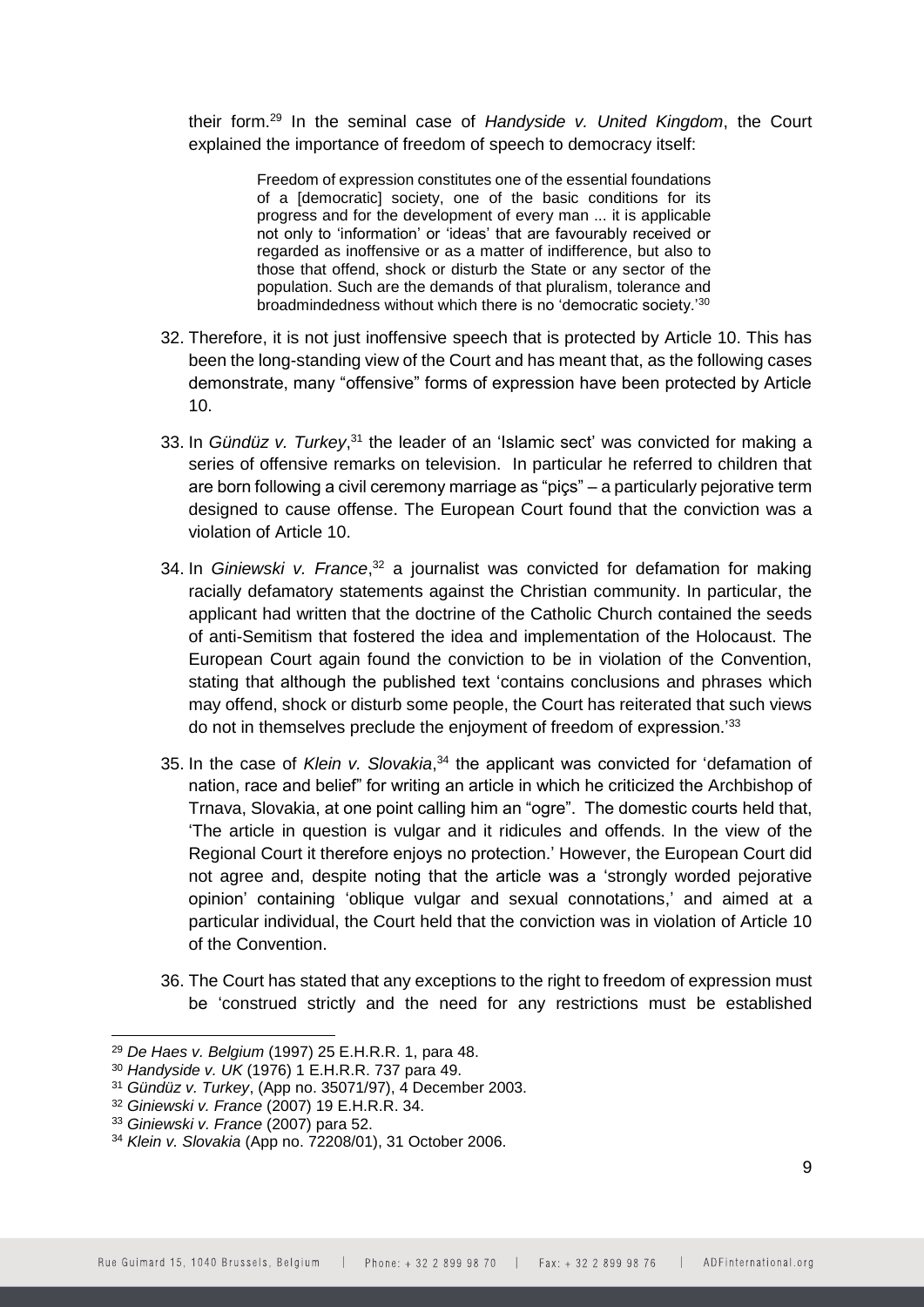convincingly,'<sup>35</sup> and only 'convincing and compelling reasons' can justify a restriction on freedom of expression.<sup>36</sup>

#### *Penalties*

- 37. In opposition to the robust protection of freedom of speech in International and European law, the Equality Bill undermines freedom of expression and opens the door to wide-ranging State censorship with onerous penalties for violations. According to the Bill, a *minor infraction* is "…uttering, by any means or method, expressions, images of graphic contents of any kind which are offensive or degrading by reason of sexual orientations, identity, or gender expression or sexual characteristics against LGBTI people or their families." 37
- 38. Repeating such opinions or posting them online elevate the infractions to 'serious'. The penalties for merely expressing a view or an opinion are inappropriate and grossly disproportionate: up to 3,000 EUR for a single instance, and 3,001 to 20,000 EUR for repeated minor violations, for one serious violation or for any violation online, even a minor one. In addition, the Court may impose one or more secondary penalties including a prohibition on accessing any kind of public assistance for up to one year, and a prohibition on signing any agreement with any public entity for a period of one year.
- 39. The provisions of the Equality Bill confer an extraordinary amount of power on the State to police the speech of its citizens. Once the premise that the State can give or take away the right to speak freely is accepted, there is no logical stopping point.
- 40. The Equality Bill itself defines '*very serious infractions'* as:

Calling for public acts by any means or procedures of any kind that have as their objective to promote, encourage, or incite, directly or indirectly, discrimination, hate or violence against people by reason of sexual orientation, identity, or gender expression or sexual characteristics.

Reoffending by publication on the Internet or social media of expressions, images of graphic content of any kind that is offensive or degrading by reason of sexual orientation, identity, or gender expression or sexual characteristics against LGTBI people or their families.<sup>38</sup>

41. Not only would unpopular, offensive or disturbing views be purged from public life and from the online sphere, but the Equality Bill would ensure that the perpetrator is not in the position to express his or her view any more. The sanctions for 'very

<sup>35</sup> *Şener v. Turkey*, App no. 26680/95, § 39, ECHR 2000-III. See also *Thoma v. Luxembourg*, App no. 38432/97, paras 43, 48, ECHR 2001-II; see also *The Observer and The Guardian v. the United Kingdom*, judgment of 26 November 1991, Series A no. 216, p. 30, para 59.

<sup>36</sup> Id., para 40.

<sup>37</sup> Equality Bill, Article 94(2).

<sup>38</sup> Equality Bill, Article 94(4).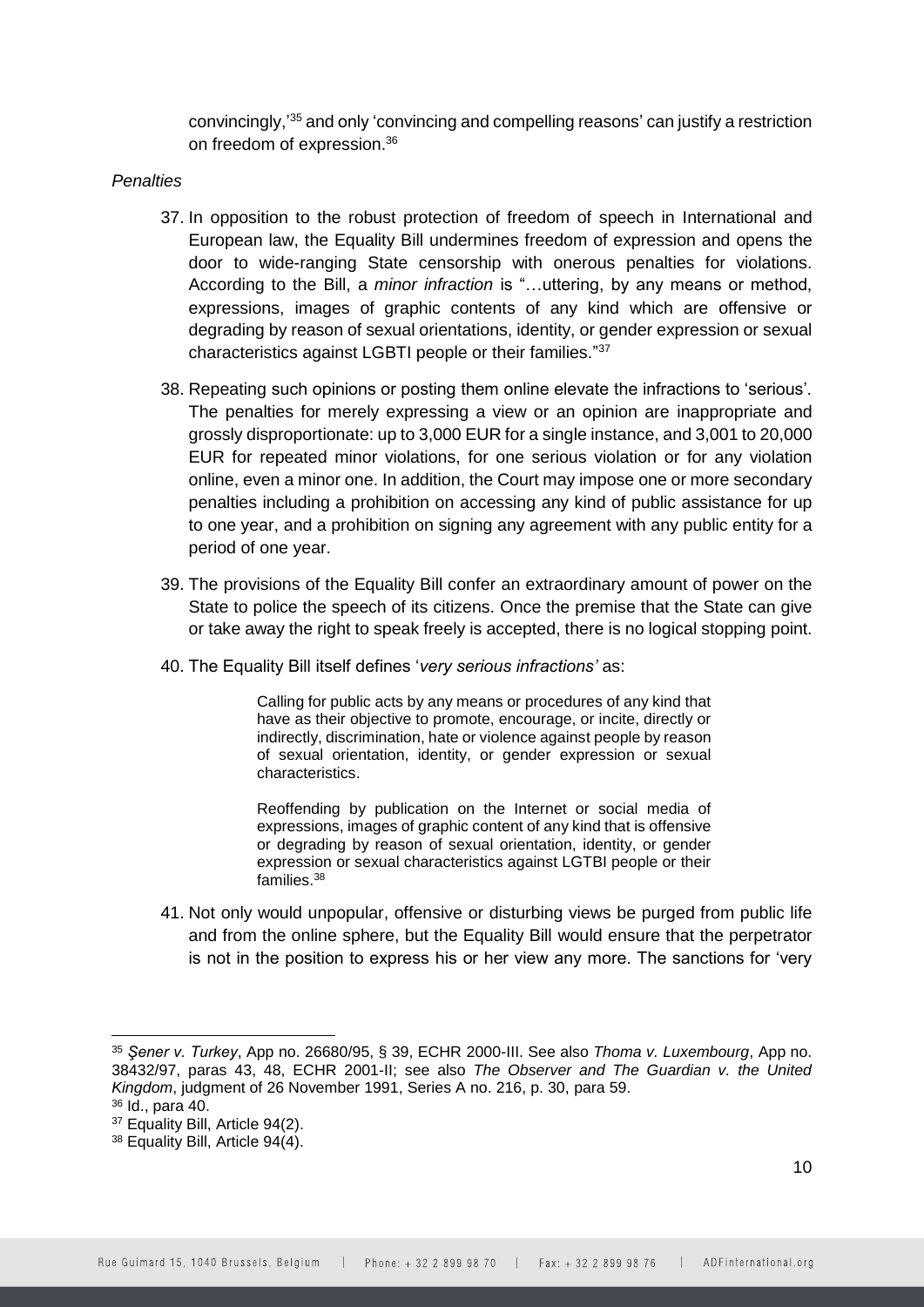serious offences' are penalties between 20,001 to 45,000 EUR. In addition, secondary penalties can be imposed, such as:

> a) Cancellation of activities or services for a maximum time period of 2 years.

b) Deprivation of the corresponding license or authorization.

c) Closing of the premises open to the public for a maximum period of 2 years.

d) Prohibition to have access to any kind of public assistance from the Administration a time period of up to 2 years. In case of relapse or reiteration, it can reach a maximum time period of 5 years.

e) Prohibition to hire with the Administration, its autonomous bodies, or public entities up for a period of up to 2 years. In case of relapse or reiteration, it can reach a maximum time period of 5 years.

f) Temporary disqualification for a period of up to 2 years for the provision of public services. In case of relapse or reiteration, it can reach a maximum time period of 5 years

42. The media itself will not be able to operate freely, but is likely to be subjected to strict monitoring and censorship. According to the Equality Bill,

> Broadcast content and advertisements will be watched over so that they are respectful towards LGTBI persons.

> Media and communication will be watched over so that they include in their programs for all ages, the diversity of sexual orientation, identity and gender expression including the family diversity of LGTBI.<sup>39</sup>

- 43. Citizens' freedom is at the heart of a democratic society. This includes the freedom to agree, to disagree, to argue, to criticize, to make concessions and compromises and also to maintain and promote democratic values. Such values are turned on their head by the Equality Bill, which carries a significant risk of shutting down debate and having a chilling effect on citizens' speech.
- 44. The severity of sanctions and the subjective nature of the offences will:
	- a) Increase litigation: because of their subjectivity and ambiguity, 'hate speech' laws open the door to baseless litigation and the criminalization of "rational" or "normal" speech on unclear and unsubstantiated grounds. Even if the courts ultimately rule that a person accused of "hate speech" is innocent of the crime, the stigmatization and hardship endured by having to fight the criminal accusations can last a lifetime and destroy a reputation.
	- b) Require the judicial assessment of the content of certain speech, but resort to unclear (moral and legal) criteria for this assessment. The vague definitions of infractions will result in highly subjective assessments and means that they will be (or risk being) inconsistently interpreted and arbitrarily enforced.

<sup>39</sup> Equality Bill, Article 65 (3) and (4).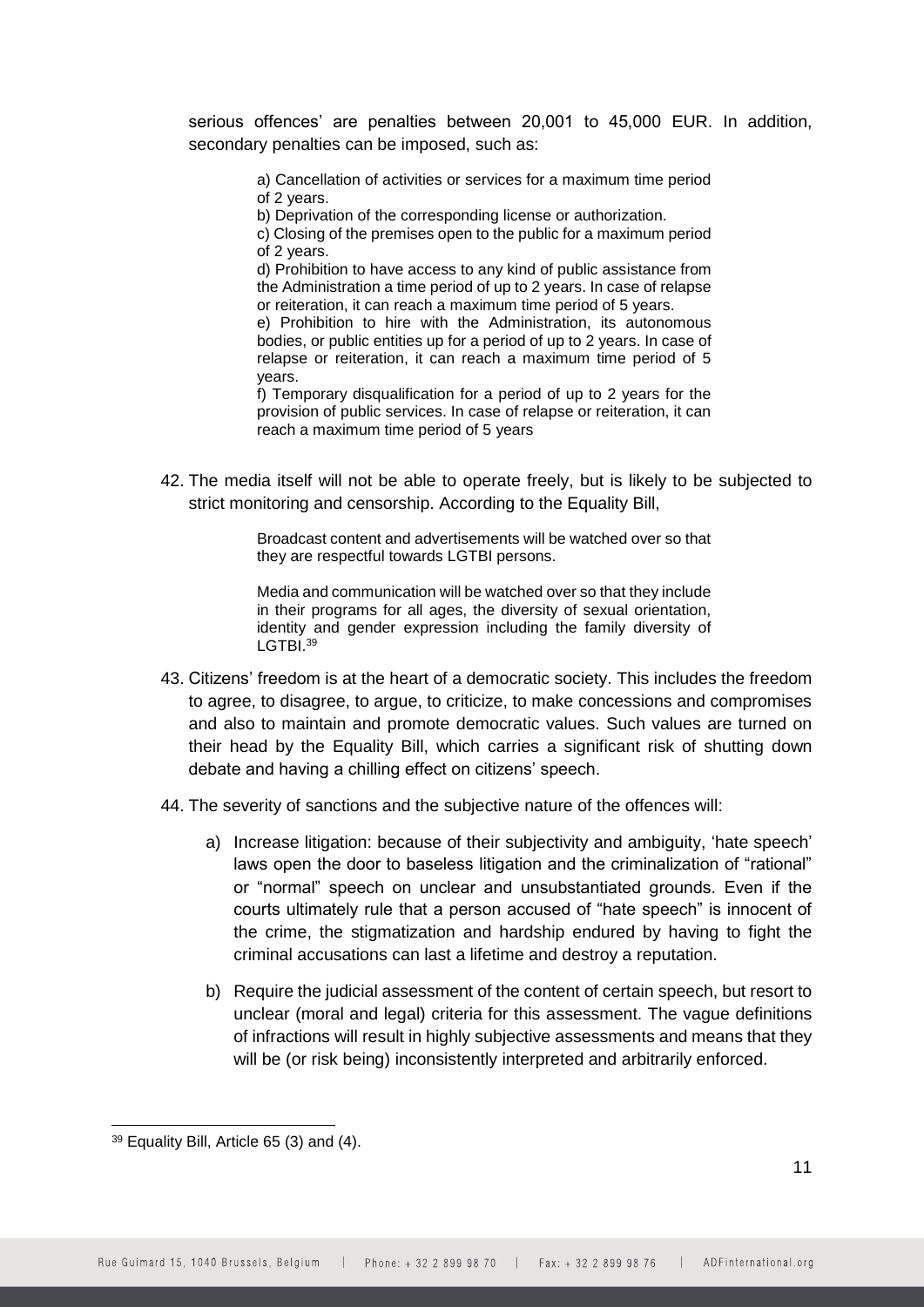- c) Make the offences essentially subjective, vague and elusive, and based more on the hearer's subjective perceptions and feelings than the speech itself.
- d) Shrink the boundaries of free speech and create a chilling effect. Given the highly subjective nature of "offensive speech", citizens will avoid engaging in "sensitive" or possibly "offensive" topics for fear that this might be qualified as infractions and lead to a criminal investigation. This would overall create a climate of suspicion and mistrust, given that everyone can report everyone for alleged "offensive speech". Additionally, 'not facilitating the work or partially refusing to cooperate with authorities investigating offensive speech will, in the long term, constitute thought-policing and pressure to "report" friends and family members to the authorities.

### *Parental rights*

-

- 45. By making no reference to the rights of parents, the Equality Bill stands in stark contrast to the well-established international legal norms which see parents as primarily responsible for raising their children.
- 46. The right of parents to be the primary educators of their children is a fundamental right<sup>40</sup> and included in a number of international human rights treaties. The UDHR makes it clear that 'parents have a *prior right* to choose the kind of education that shall be given to their children.<sup>'41</sup>
- 47. In this well-established capacity, parents have both the greatest rights and the greatest responsibility in educating their children. In the educational process, State institutions should assist parents; schools must seek their cooperation and not artificially displace the rights of children and the rights of parents by imposing on children an education contrary to the one they receive from their parents.
- 48. The UN Convention on the Rights of the Child clearly outlines that among the most important rights of the child are precisely the right to parental love and the right to education. It also explicitly notes that the rights of parents are not juxtaposed to the rights of children.<sup>42</sup>
- 49. Article 2 Protocol 1 of the European Convention on Human Rights protects the rights of parents in the context of the education and teaching of their children:

In the exercise of any functions which it assumes in relation to education and to teaching, the State shall respect the right of parents to ensure such education and teaching in conformity with their own religious and philosophical convictions.

<sup>40</sup> *Folgerø and Others v. Norway,* App no 15472/02 (ECtHR, 29 June 2007) 84 e.

<sup>41</sup> Universal Declaration of Human Rights (adopted 10 December 1948 UNGA Res 217 A(III) (UDHR) Article 26 (3). (emphasis added).

<sup>42</sup> Convention on the Rights of the Child (adopted 20 November 1989, entered into force 2 September 1990) UNGA Res 44/25 UN Doc A/44/49 (CRC) Articles 5 and 18.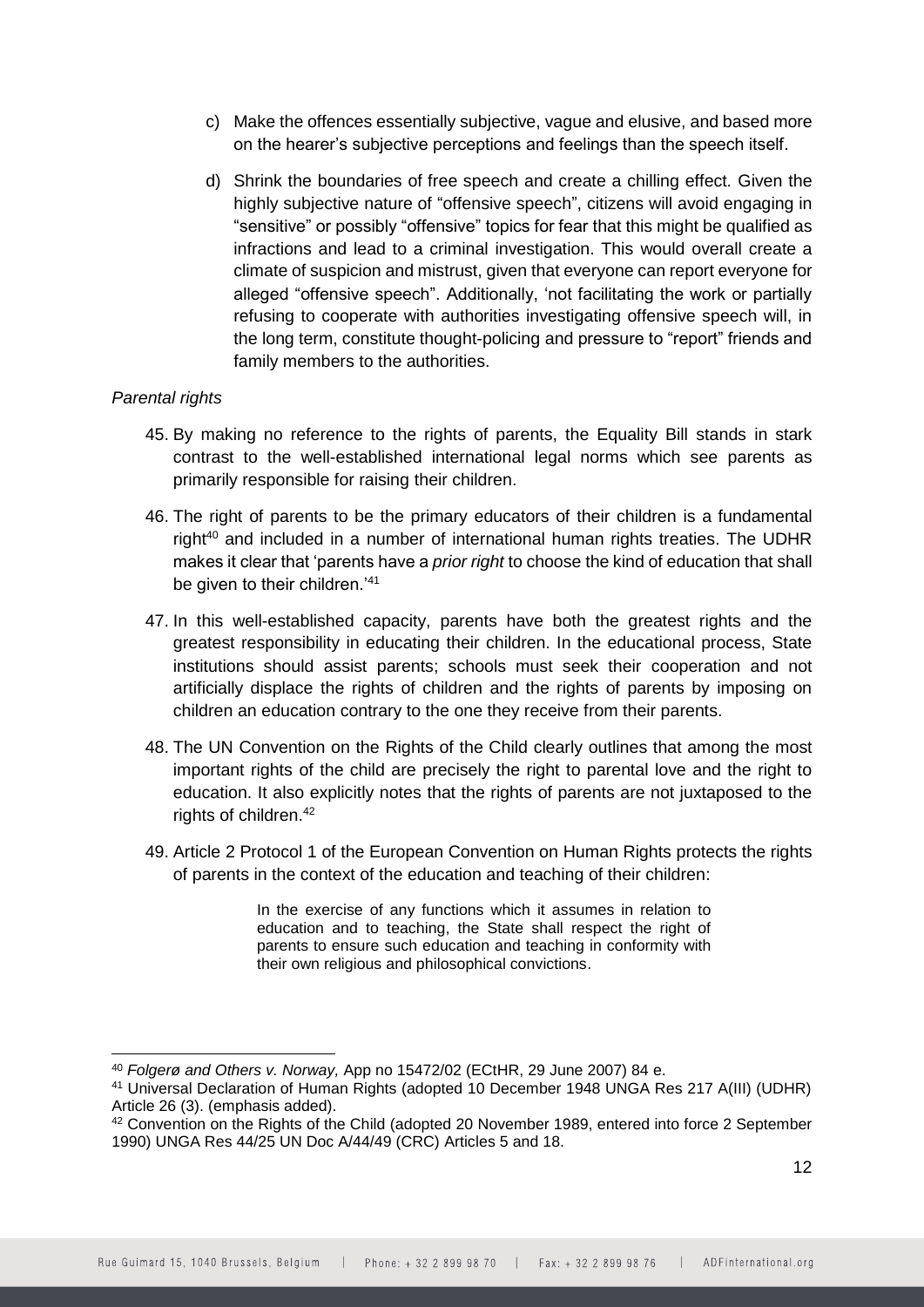50. However, Article 20 bis of the Equality Bill departs from this understanding, by highlighting that:

> Within their respective competencies, [the State and Autonomous Communities] will provide insurance and coverage relating the sexual reassignment process according to their scope of services in each of them. Transsexuals and transgenders *above 16 yearsold*, will be able to provide their informed consent on their own, in order to access to surgical sexual reassignment. From the *moment of puberty* they will allowed to give their informed consent to access hormonal blockers and hormonal crossed treatment.

- 51. These provisions could result in an infringement of the right of parents to ensure their children receive education and teaching in conformity with their own religious and philosophical convictions.
- 52. For instance, parents would not be able to oppose and seek medical help for their child who suffers from gender dysphoria. Children would be given a *carte blanche* to take life-impacting decisions without the involvement of their parents, and without the evaluation of a specialist, psychologist or peers. Instead of covering free medicallycontroversial treatments (hormone-blockers, hormonal cross-treatment), the State – through the General Administration of the State and Autonomous Communities – should protect and should respect the fundamental rights of its citizens. The Equality Bill also does not protect the rights and well-being of children, since it offers a radical life-changing solution to what could be a temporary phase. Administering hormoneblockers is an intrusive and far-reaching technique which can have many side effects, especially where a child decides to stop the treatment or repeats it over a long period of time.
- 53. Furthermore, according to the Equality Bill, controversial comprehensive education plans are proposed.<sup>43</sup> which could also result in a severe infringement of the right of parents to ensure their children receive education and teaching in conformity with their own religious and philosophical convictions.

# **(d) Conclusions**

- 54. In light of the concerns raised above, the Equality Bill in its current form legislates far beyond what is necessary to ensure equality in society, and in light of its expansive scope and the legal uncertainty flowing from the vague terminology used, it is likely to have a significant detrimental impact on citizens' fundamental freedoms.
- 55. Furthermore, the proposed reversal of the burden of proof would make it difficult for defendants to prove their innocence and open the door for opportunistic lawyers to commence strategic litigation at great cost to businesses and citizens.
- 56. The Equality Bill stands in stark opposition to the well-established legal norms of ensuring that parents are free to educate their children in accordance with their philosophical and religious convictions, as well as the jurisprudence of the European

<sup>43</sup> Equality Bill, Article 40.